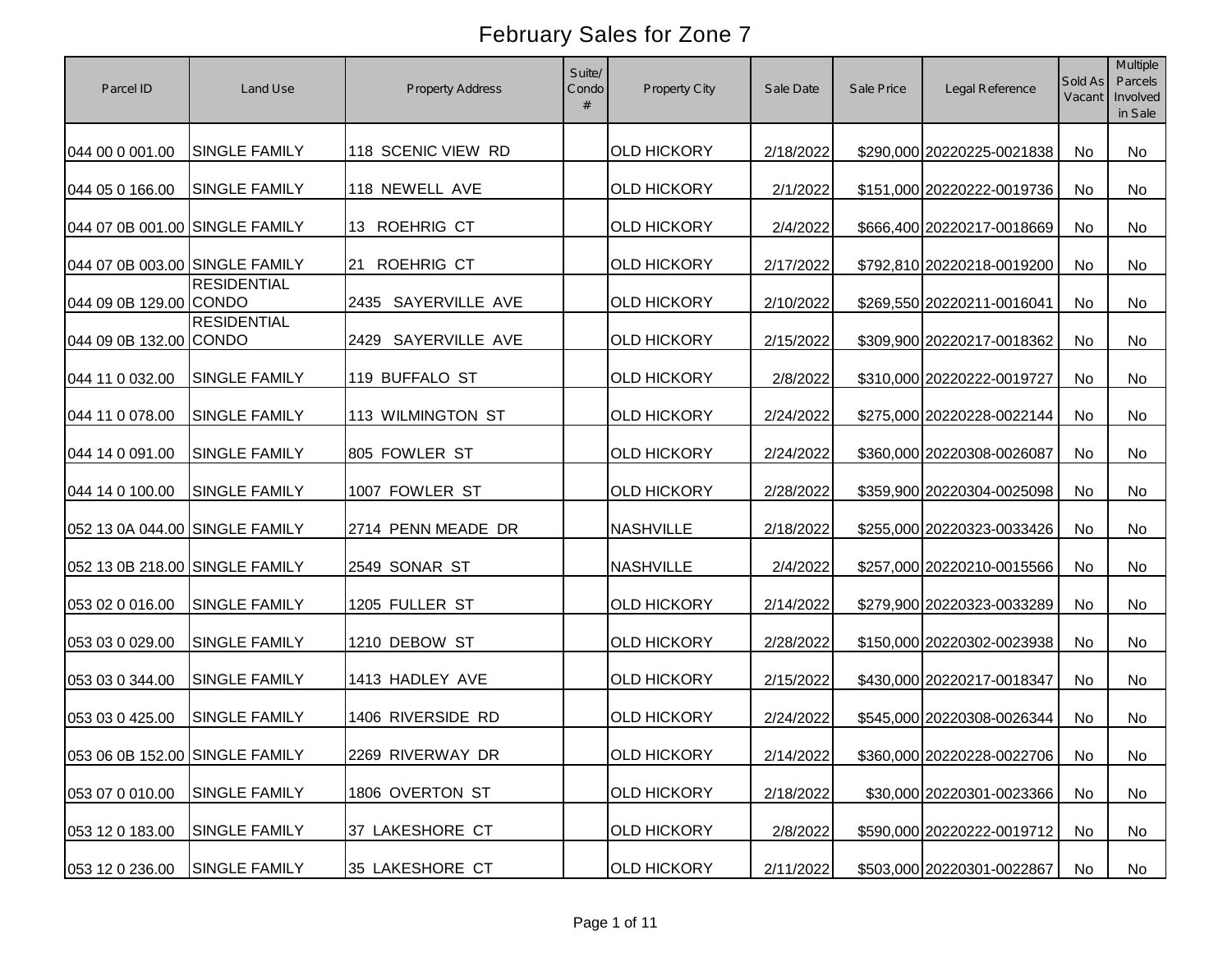| Parcel ID                      | Land Use             | <b>Property Address</b>  | Suite/<br>Condo | Property City      | Sale Date | Sale Price | Legal Reference              | Sold As<br>Vacant | Multiple<br>Parcels<br>Involved<br>in Sale |
|--------------------------------|----------------------|--------------------------|-----------------|--------------------|-----------|------------|------------------------------|-------------------|--------------------------------------------|
| 053 12 0 251.00                | <b>SINGLE FAMILY</b> | 1053 DONOHO DR           |                 | <b>OLD HICKORY</b> | 2/25/2022 |            | \$5,337,100 20220325-0034390 | No                | Yes                                        |
| 053 12 0B 028.00 CONDO         | <b>RESIDENTIAL</b>   | OLD HICKORY BLVD<br>3319 | 28              | <b>OLD HICKORY</b> | 2/17/2022 |            | \$350,000 20220302-0023958   | No                | No                                         |
| 053 16 0 057.00                | <b>SINGLE FAMILY</b> | 3800 OLD HICKORY BLVD    |                 | <b>OLD HICKORY</b> | 2/14/2022 |            | \$210,000 20220304-0024689   | <b>No</b>         | No                                         |
| 053 16 0 220.00                | <b>SINGLE FAMILY</b> | 505 ALLENTOWN RD         |                 | <b>OLD HICKORY</b> | 2/25/2022 |            | \$5,337,100 20220325-0034390 | <b>No</b>         | Yes                                        |
| 054 09 0 035.00                | <b>SINGLE FAMILY</b> | 106 ROLLING MILL RD      |                 | <b>OLD HICKORY</b> | 2/24/2022 |            | \$630,000 20220309-0027019   | <b>No</b>         | No                                         |
| 054 14 0 011.00                | <b>SINGLE FAMILY</b> | 303 ROLLING MILL RD      |                 | <b>OLD HICKORY</b> | 2/24/2022 |            | \$660,000 20220228-0022599   | <b>No</b>         | No                                         |
| 062 02 0A 107.00 SINGLE FAMILY |                      | 2908 STEAMBOAT DR        |                 | <b>NASHVILLE</b>   | 2/4/2022  |            | \$357,000 20220218-0019479   | No                | No                                         |
| 062 02 0A 239.00 SINGLE FAMILY |                      | 2957 RIVERBEND DR        |                 | <b>NASHVILLE</b>   | 2/18/2022 |            | \$400,000 20220304-0024826   | No                | No                                         |
| 062 02 0B 089.00 SINGLE FAMILY |                      | 4453 FROST ST            |                 | <b>NASHVILLE</b>   | 2/7/2022  |            | \$390,000 20220303-0024108   | No                | No                                         |
| 063 16 0A 056.00 SINGLE FAMILY |                      | 777 JAYWOOD DR           |                 | <b>OLD HICKORY</b> | 2/10/2022 |            | \$395,000 20220301-0023011   | No                | No                                         |
| 063 16 0B 133.00 SINGLE FAMILY |                      | 1469 AARONWOOD DR        |                 | <b>OLD HICKORY</b> | 2/17/2022 |            | \$365,000 20220309-0027007   | No                | No                                         |
| 063 16 0B 189.00 SINGLE FAMILY |                      | 1101 DAWNWOOD DR         |                 | <b>OLD HICKORY</b> | 2/11/2022 |            | \$354,000 20220308-0025906   | No                | <b>No</b>                                  |
| 063 16 0C 077.00 CONDO         | <b>RESIDENTIAL</b>   | 5320 SOUTHFORK BLVD      |                 | <b>OLD HICKORY</b> | 2/4/2022  |            | \$352,500 20220218-0018863   | No                | No                                         |
| 064 02 0 061.00                | <b>SINGLE FAMILY</b> | 200 RISING SUN LN        |                 | <b>OLD HICKORY</b> | 2/18/2022 |            | \$805,000 20220228-0022485   | No                | No                                         |
| 064 04 0 031.00                | <b>SINGLE FAMILY</b> | 4641 WOODSIDE DR         |                 | <b>OLD HICKORY</b> | 2/4/2022  |            | \$384,900 20220208-0014483   | No                | <b>No</b>                                  |
| 064 04 0 079.00                | ZERO LOT LINE        | 4618 WOODSIDE DR         |                 | <b>OLD HICKORY</b> | 2/11/2022 |            | \$185,000 20220217-0018353   | No                | No                                         |
| 064 08 0A 109.00 SINGLE FAMILY |                      | 4818 RAINER DR           |                 | <b>OLD HICKORY</b> | 2/22/2022 |            | \$500,000 20220309-0027195   | No                | No                                         |
| 064 09 0 143.00                | <b>SINGLE FAMILY</b> | 4236 WOODS ST            |                 | <b>OLD HICKORY</b> | 2/23/2022 |            | \$300,000 20220224-0021463   | No                | No                                         |
| 064 09 0 215.00                | SINGLE FAMILY        | 4253 BRACKENWOOD DR      |                 | <b>OLD HICKORY</b> | 2/28/2022 |            | \$75,000 20220302-0023933    | No                | No                                         |
| 064 13 0 068.00                | SINGLE FAMILY        | 4400 OLD HICKORY BLVD    |                 | <b>OLD HICKORY</b> | 2/2/2022  |            | \$134,000 20220204-0013133   | No                | No                                         |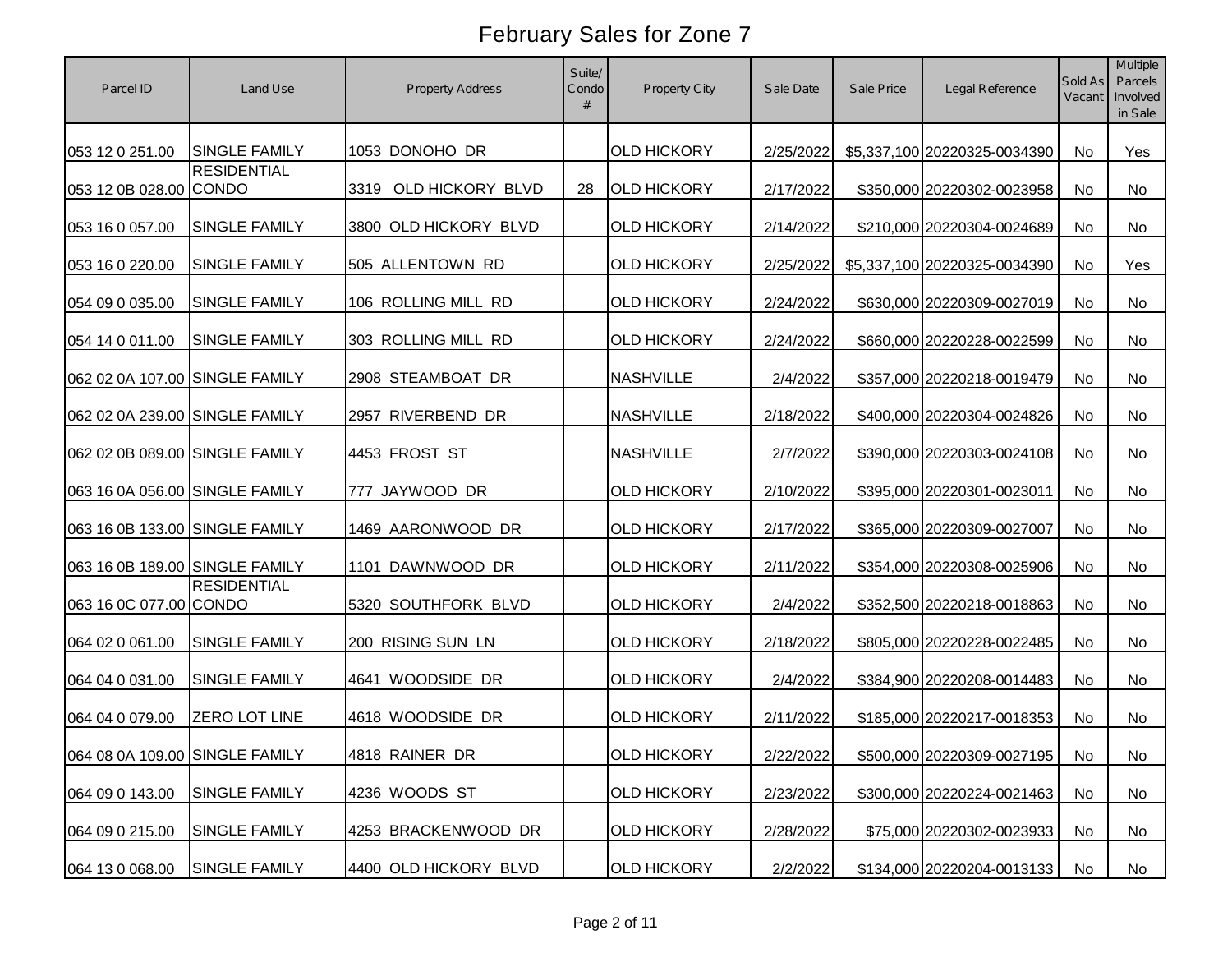| Parcel ID                      | Land Use             | <b>Property Address</b> | Suite/<br>Condo | Property City      | Sale Date | Sale Price | Legal Reference            | Sold As<br>Vacant | Multiple<br>Parcels<br>Involved<br>in Sale |
|--------------------------------|----------------------|-------------------------|-----------------|--------------------|-----------|------------|----------------------------|-------------------|--------------------------------------------|
| 064 13 0 076.00                | <b>SINGLE FAMILY</b> | 4316 WOODS ST           |                 | <b>OLD HICKORY</b> | 2/22/2022 |            | \$315,000 20220303-0024428 | No                | <b>No</b>                                  |
| 064 15 0A 054.00 SINGLE FAMILY |                      | 789 SWEETWATER CIR      |                 | <b>OLD HICKORY</b> | 2/10/2022 |            | \$385,000 20220224-0020978 | <b>No</b>         | No                                         |
| 064 16 0C 028.00 SINGLE FAMILY |                      | 606 SELSEY CT N         |                 | <b>HERMITAGE</b>   | 2/25/2022 |            | \$275,000 20220225-0021805 | <b>No</b>         | No                                         |
| 064 16 0D 039.00 SINGLE FAMILY |                      | 1756 STONE HOLLOW CT    |                 | <b>HERMITAGE</b>   | 2/16/2022 |            | \$375,000 20220301-0023084 | <b>No</b>         | No                                         |
| 064 16 0D 222.00 SINGLE FAMILY |                      | 2912 SUMMER HOLLOW CT   |                 | <b>HERMITAGE</b>   | 2/28/2022 |            | \$378,500 20220310-0027982 | <b>No</b>         | No                                         |
| 064 16 0E 110.00 CONDO         | <b>RESIDENTIAL</b>   | 317 GRIFFIN PL          |                 | <b>HERMITAGE</b>   | 2/11/2022 |            | \$330,000 20220224-0021147 | No                | <b>No</b>                                  |
| 073 07 0 189.00                | <b>ZERO LOT LINE</b> | 2409 ROBBIE CT          |                 | <b>NASHVILLE</b>   | 2/1/2022  |            | \$180,000 20220204-0013437 | No                | No                                         |
| 073 12 0 061.00                | SINGLE FAMILY        | 2413 DUNDEE LN          |                 | <b>NASHVILLE</b>   | 2/11/2022 |            | \$350,000 20220224-0021129 | No                | No                                         |
| 073 12 0 067.00                | SINGLE FAMILY        | 2429 DUNDEE LN          |                 | <b>NASHVILLE</b>   | 2/25/2022 |            | \$440,000 20220315-0029879 | No                | No                                         |
| 073 16 0A 206.00 CONDO         | <b>RESIDENTIAL</b>   | 206 CUMBERLAND TRCE     |                 | <b>NASHVILLE</b>   | 2/24/2022 |            | \$306,000 20220321-0032002 | No                | No                                         |
| 074 04 0 104.00                | <b>DUPLEX</b>        | 8111 BONNAFAIR DR       |                 | <b>HERMITAGE</b>   | 2/28/2022 |            | \$265,000 20220304-0025238 | No                | No                                         |
| 074 04 0 105.00                | <b>DUPLEX</b>        | 8115 BONNAFAIR DR       |                 | <b>HERMITAGE</b>   | 2/28/2022 |            | \$265,000 20220304-0025235 | No                | <b>No</b>                                  |
| 074 04 0 106.00                | <b>DUPLEX</b>        | 8119 BONNAFAIR DR       |                 | <b>HERMITAGE</b>   | 2/28/2022 |            | \$265,000 20220304-0025255 | No                | <b>No</b>                                  |
| 074 12 0 018.00                | SINGLE FAMILY        | 416 BONNAWOOD DR        |                 | <b>HERMITAGE</b>   | 2/23/2022 |            | \$399,999 20220228-0022204 | No                | <b>No</b>                                  |
| 074 12 0 110.00                | <b>SINGLE FAMILY</b> | 3907 PLANTATION DR      |                 | <b>HERMITAGE</b>   | 2/17/2022 |            | \$325,000 20220302-0023720 | No                | <b>No</b>                                  |
| 074 16 0 017.00                | <b>SINGLE FAMILY</b> | 5011 BONNAMEADE DR      |                 | <b>HERMITAGE</b>   | 2/1/2022  |            | \$384,500 20220217-0018608 | No                | No                                         |
| 074 16 0A 068.00 SINGLE FAMILY |                      | 6121 BINNS LN           |                 | <b>HERMITAGE</b>   | 2/3/2022  |            | \$552,265 20220204-0013141 | No                | No                                         |
| 074 16 0A 092.00 SINGLE FAMILY |                      | 6581 FRYE LN            |                 | <b>HERMITAGE</b>   | 2/7/2022  |            | \$461,728 20220208-0014491 | No                | No                                         |
| 074 16 0A 093.00 SINGLE FAMILY |                      | 6577 FRYE LN            |                 | <b>HERMITAGE</b>   | 2/7/2022  |            | \$420,412 20220208-0014497 | No                | No                                         |
| 075 04 0 079.00                | SINGLE FAMILY        | 600 FRANKFORT DR        |                 | <b>HERMITAGE</b>   | 2/25/2022 |            | \$395,000 20220309-0026638 | No                | No                                         |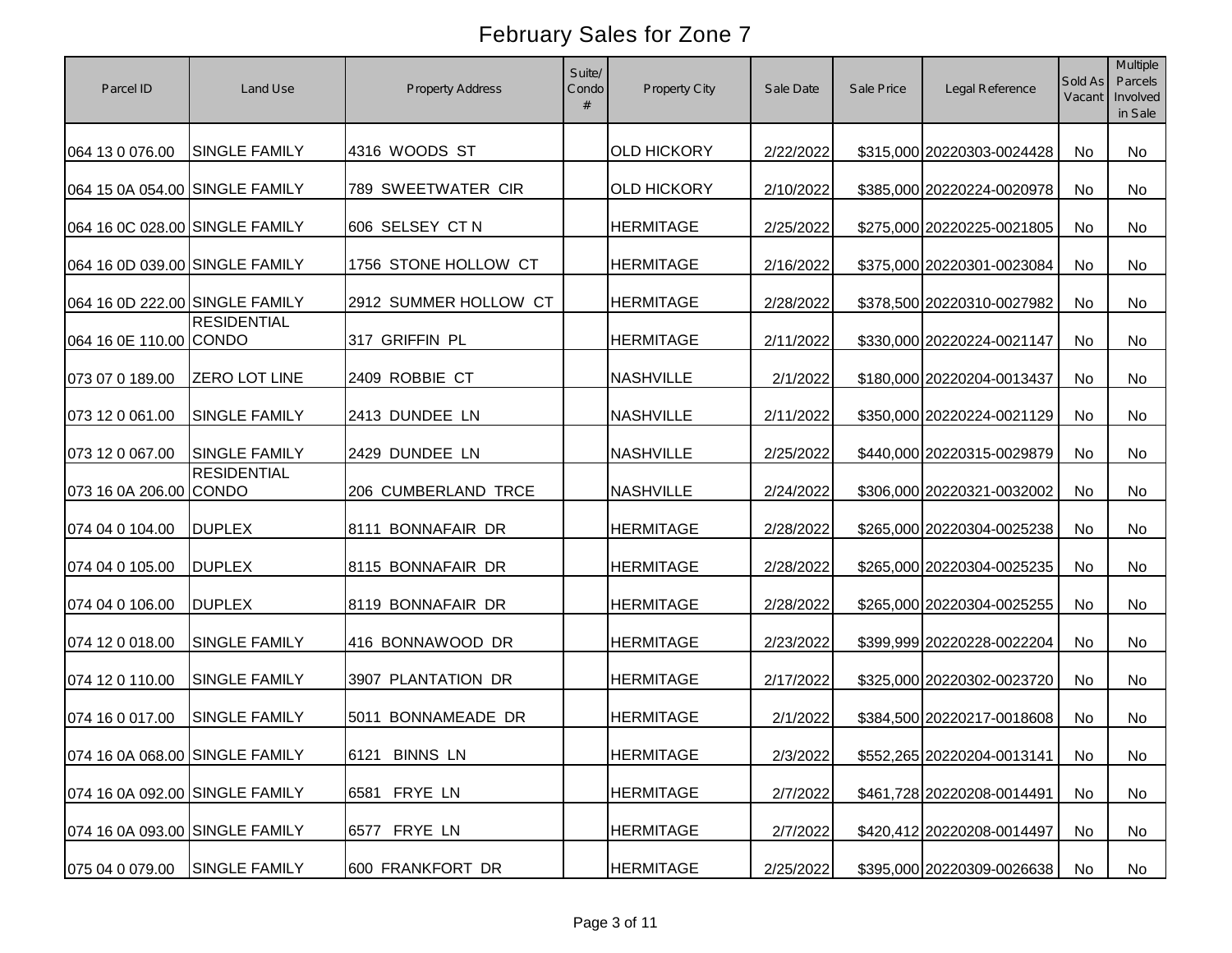| Parcel ID                      | Land Use                                           | <b>Property Address</b>            | Suite/<br>Condo | Property City      | Sale Date | Sale Price | Legal Reference              | Sold As<br>Vacant | Multiple<br>Parcels<br>Involved<br>in Sale |
|--------------------------------|----------------------------------------------------|------------------------------------|-----------------|--------------------|-----------|------------|------------------------------|-------------------|--------------------------------------------|
| 075 04 0 095.00                | <b>SINGLE FAMILY</b>                               | 517 FRANKFORT DR                   |                 | <b>HERMITAGE</b>   | 2/4/2022  |            | \$286,680 20220208-0014591   | No                | <b>No</b>                                  |
| 075 04 0 180.00                | <b>DUPLEX</b>                                      | 540 RALIEGH DR                     |                 | <b>HERMITAGE</b>   | 2/23/2022 |            | \$300,000 20220323-0033051   | No                | No                                         |
| 075 04 0 189.00                | <b>DUPLEX</b>                                      | 504 TRENTON CT                     |                 | <b>HERMITAGE</b>   | 2/2/2022  |            | \$295,000 20220216-0018096   | <b>No</b>         | <b>No</b>                                  |
| 075 04 0 201.00                | <b>SINGLE FAMILY</b>                               | 4775 TRENTON DR                    |                 | <b>HERMITAGE</b>   | 2/16/2022 |            | \$355,000 20220302-0023614   | <b>No</b>         | <b>No</b>                                  |
| 075 04 0 202.00                | <b>SINGLE FAMILY</b>                               | 4733 PHOENIX DR                    |                 | <b>HERMITAGE</b>   | 2/24/2022 |            | \$252,500 20220308-0026504   | <b>No</b>         | No                                         |
|                                | <b>VACANT</b><br>075 05 0A 001.00 RESIDENTIAL LAND | 4612 A OLD HICKORY BLVD            |                 | <b>OLD HICKORY</b> | 2/24/2022 |            | \$210,001 20220301-0023053   | Yes               | <b>No</b>                                  |
| 075 07 0 027.00                | SINGLE FAMILY                                      | 4420 ANDREW JACKSON<br><b>PKWY</b> |                 | <b>HERMITAGE</b>   | 2/28/2022 |            | \$340,000 20220303-0024449   | <b>No</b>         | No                                         |
| 075 08 0 161.00                | <b>SINGLE FAMILY</b>                               | 684 FRANKFORT DR                   |                 | <b>HERMITAGE</b>   | 2/18/2022 |            | \$305,000 20220315-0029893   | <b>No</b>         | No                                         |
| 075 08 0A 060.00 CONDO         | <b>RESIDENTIAL</b>                                 | 158 BROOKE CASTLE DR               |                 | <b>HERMITAGE</b>   | 2/7/2022  |            | \$153,000 20220224-0021307   | No                | <b>No</b>                                  |
| 075 08 0A 071.00 CONDO         | <b>RESIDENTIAL</b>                                 | 172 BROOKE CASTLE DR               |                 | <b>HERMITAGE</b>   | 2/24/2022 |            | \$160,000 20220309-0026873   | No                | No                                         |
| 075 08 0A 099.00 CONDO         | <b>RESIDENTIAL</b>                                 | 203 BROOKE CASTLE DR               |                 | <b>HERMITAGE</b>   | 2/8/2022  |            | \$130,000 20220214-0016694   | No                | No                                         |
| 075 10 0 071.00                | <b>SINGLE FAMILY</b>                               | 8220 LUREE LN                      |                 | <b>HERMITAGE</b>   | 2/10/2022 |            | \$350,000 20220223-0020538   | No                | <b>No</b>                                  |
| 075 10 0 148.00                | SINGLE FAMILY                                      | 8402 TERRY LN                      |                 | <b>HERMITAGE</b>   | 2/25/2022 |            | \$313,000 20220314-0029193   | No                | <b>No</b>                                  |
| 075 11 0 045.00                | SINGLE FAMILY                                      | 608 MERCER DR                      |                 | <b>HERMITAGE</b>   | 2/16/2022 |            | \$340,000 20220301-0023149   | <b>No</b>         | <b>No</b>                                  |
| 075 12 0 032.00                | <b>SINGLE FAMILY</b>                               | 628 BELGIUM DR                     |                 | <b>HERMITAGE</b>   | 2/10/2022 |            | \$415,500 20220222-0020060   | No                | <b>No</b>                                  |
| 075 12 0A 070.00 SINGLE FAMILY |                                                    | 5012 GREER STATION DR              |                 | <b>HERMITAGE</b>   | 2/3/2022  |            | \$224,182 20220225-0021543   | No                | <b>No</b>                                  |
| 075 12 0B 064.00 SINGLE FAMILY |                                                    | 532 LESLIE ANN CT                  |                 | <b>HERMITAGE</b>   | 2/22/2022 |            | \$370,000 20220308-0026062   | No                | No                                         |
| 075 12 0E 001.00 SINGLE FAMILY |                                                    | 1001 TULIP BLOSSOM DR              |                 | <b>HERMITAGE</b>   | 2/10/2022 |            | \$1,627,340 20220303-0024626 | No                | Yes                                        |
| 075 12 0F 065.00 CONDO         | <b>RESIDENTIAL</b>                                 | 735 TULIP GROVE RD                 | 235             | <b>HERMITAGE</b>   | 2/4/2022  |            | \$180,000 20220228-0022655   | No                | No                                         |
| 076 05 0 026.00                | <b>SINGLE FAMILY</b>                               | 4925 LEESA ANN LN                  |                 | <b>HERMITAGE</b>   | 2/9/2022  |            | \$280,000 20220301-0022838   | No                | No                                         |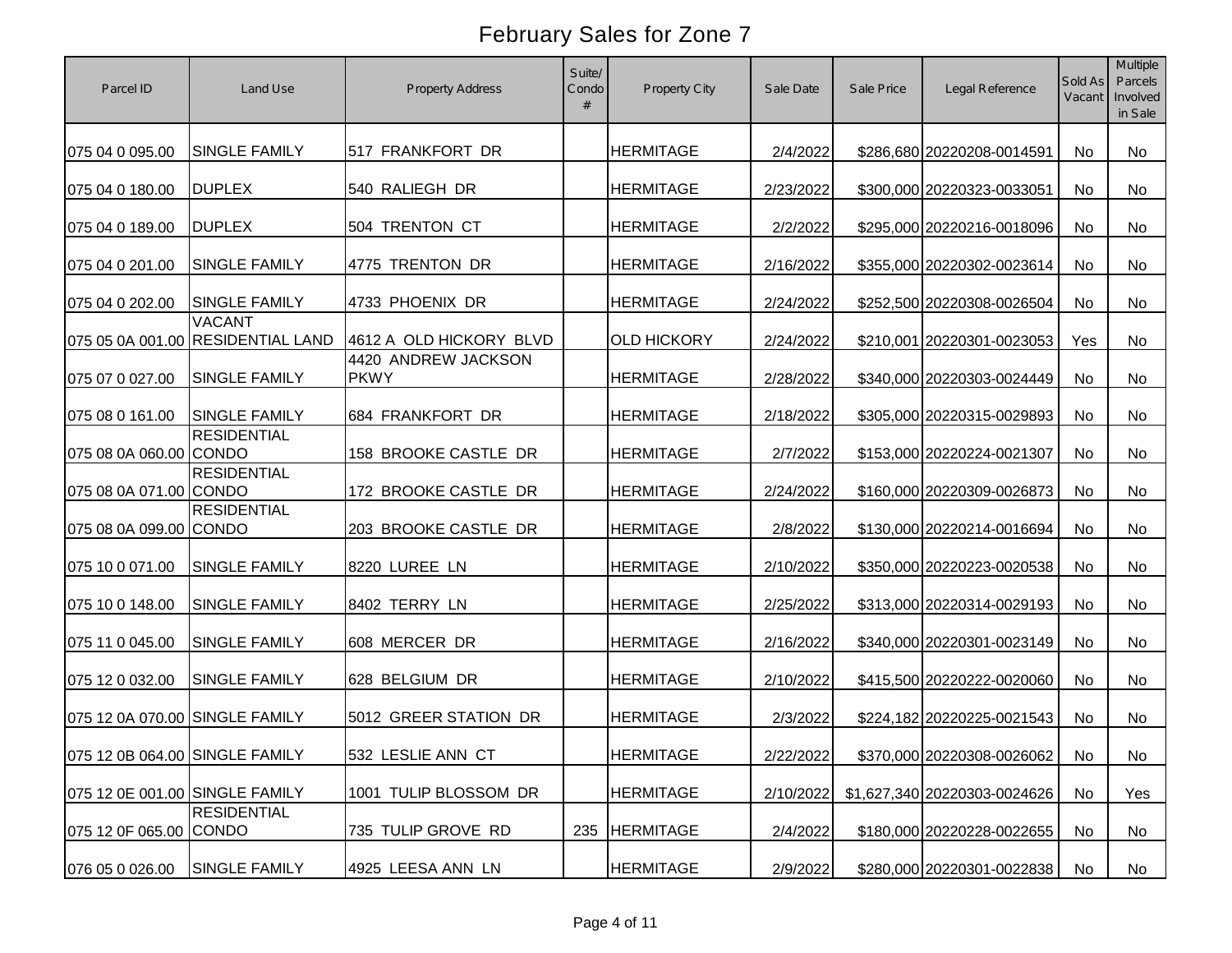| Parcel ID                      | Land Use                                 | <b>Property Address</b>           | Suite/<br>Condo | Property City    | Sale Date | Sale Price | Legal Reference                         | Sold As<br>Vacant | Multiple<br>Parcels<br>Involved<br>in Sale |
|--------------------------------|------------------------------------------|-----------------------------------|-----------------|------------------|-----------|------------|-----------------------------------------|-------------------|--------------------------------------------|
| 076 05 0 155.00                | <b>SINGLE FAMILY</b>                     | 4713 ASHLEY WAY                   |                 | <b>HERMITAGE</b> | 2/9/2022  |            | \$390,000 20220223-0020420              | <b>No</b>         | No                                         |
| 076 05 0 155.00                | <b>SINGLE FAMILY</b>                     | 4713 ASHLEY WAY                   |                 | <b>HERMITAGE</b> | 2/9/2022  |            | \$400,000 20220223-0020421              | <b>No</b>         | No                                         |
| 084 04 0 035.00                | <b>SINGLE FAMILY</b>                     | 2503 MIDVALE DR                   |                 | <b>NASHVILLE</b> | 2/28/2022 |            | \$456,000 20220301-0023009              | <b>No</b>         | No                                         |
| 084 10 0 014.00                | <b>SINGLE FAMILY</b>                     | 2208 WEONA DR                     |                 | <b>NASHVILLE</b> | 2/16/2022 |            | \$372,000 20220301-0023258              | <b>No</b>         | No                                         |
| 084 11 0 140.00                | <b>SINGLE FAMILY</b>                     | 2302 AUBREY DR                    |                 | <b>NASHVILLE</b> | 2/24/2022 |            | \$407,500 20220228-0022134              | <b>No</b>         | No                                         |
| 084 12 0 120.00                | <b>SINGLE FAMILY</b>                     | 3214 MERLYN LN                    |                 | <b>NASHVILLE</b> | 2/24/2022 |            | \$515,000 20220307-0025669              | No                | No                                         |
| 084 14 0 150.00                | <b>DUPLEX</b>                            | 121 DELLROSE DR                   |                 | <b>NASHVILLE</b> | 2/14/2022 |            | \$340,000 20220217-0018408              | No                | No                                         |
| 085 04 0A 491.00 SINGLE FAMILY |                                          | <b>STONE HALL BLVD</b><br>4300    |                 | <b>HERMITAGE</b> | 2/11/2022 |            | \$556,900 20220214-0016644              | No                | No                                         |
| 085 07 0 014.00                | <b>SINGLE FAMILY</b>                     | 219 DOWNEYMEADE DR                |                 | <b>NASHVILLE</b> | 2/14/2022 |            | \$540,000 20220215-0017385              | No                | No                                         |
| 085 11 0 058.00                | <b>SINGLE FAMILY</b>                     | 209 BELDING DR                    |                 | <b>NASHVILLE</b> | 2/24/2022 |            | \$360,000 20220309-0027043              | No                | No                                         |
| 085 11 0 119.00                | <b>SINGLE FAMILY</b>                     | 428 WELLINGTON SQ                 |                 | <b>NASHVILLE</b> | 2/24/2022 |            | \$574,900 20220302-0023739              | No                | <b>No</b>                                  |
| 085 14 0A 304.00 CONDO         | <b>RESIDENTIAL</b>                       | 304 RIVERSTONE BLVD               |                 | <b>NASHVILLE</b> | 2/18/2022 |            | \$370,000 20220223-0020404              | No                | No                                         |
| 086 00 0 277.00                | <b>SMALL</b><br><b>WAREHOUSE</b>         | 3728 CENTRAL PIKE                 |                 | <b>HERMITAGE</b> | 2/18/2022 |            | \$1,000,000 20220308-0026035            | No                | No                                         |
| 086 01 0 033.00                | <b>SINGLE FAMILY</b>                     | 6025 PANAMA DR                    |                 | <b>HERMITAGE</b> | 2/22/2022 |            | \$260,000 20220223-0020466              | No                | <b>No</b>                                  |
| 086 02 0 097.00                | <b>SINGLE FAMILY</b>                     | 7004 PANAMA DR                    |                 | <b>HERMITAGE</b> | 2/10/2022 |            | \$349,800 20220224-0020969              | No                | No                                         |
| 086 04 0B 107.00 SINGLE FAMILY |                                          | 932 WONDERLAND PASS               |                 | <b>HERMITAGE</b> | 2/18/2022 |            | \$531,000 20220303-0024336              | No                | No                                         |
| 086 07 0 064.00 SINGLE FAMILY  |                                          | 108 JACKSONS RETREAT<br><b>CT</b> |                 | <b>HERMITAGE</b> | 2/16/2022 |            | \$250,000 20220222-0019589              | No                | No                                         |
| 086 08 0 001.00                | <b>VACANT</b><br><b>RESIDENTIAL LAND</b> | 0 MARGARET ROBERTSON<br>DR        |                 | <b>HERMITAGE</b> |           |            | 2/28/2022 \$22,250,000 20220315-0029931 | Yes               | Yes                                        |
| 086 08 0 034.00                | SINGLE FAMILY                            | 713 WOODBRIER CT                  |                 | <b>HERMITAGE</b> | 2/22/2022 |            | \$263,500 20220301-0022929              | No                | No                                         |
| 086 09 0 014.00                | SINGLE FAMILY                            | 3600 PIERSIDE DR                  |                 | <b>HERMITAGE</b> | 2/14/2022 |            | \$329,900 20220311-0028543              | No                | No                                         |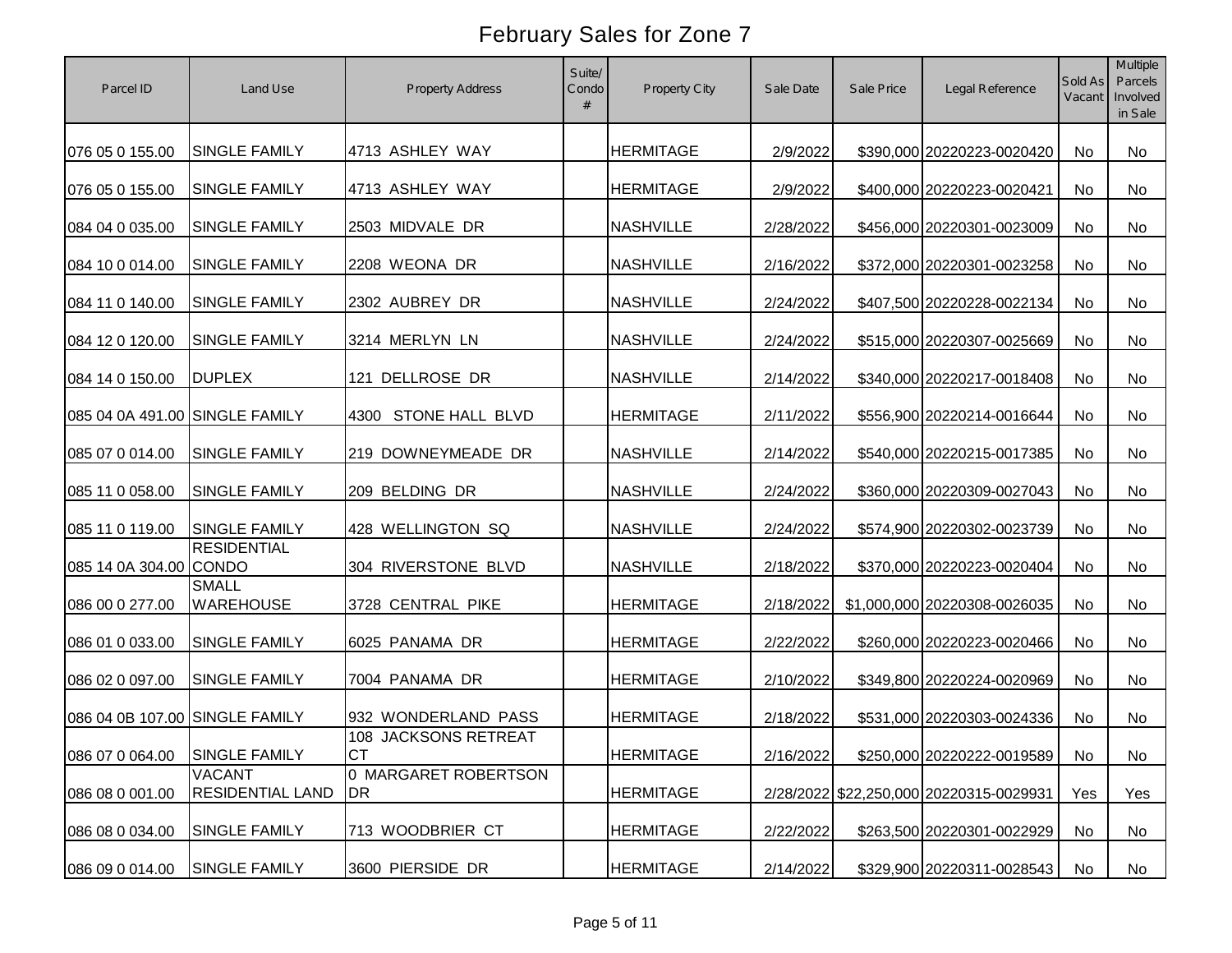| Parcel ID                     | Land Use             | <b>Property Address</b>             | Suite/<br>Condo | Property City    | Sale Date | Sale Price | Legal Reference                         | Sold As<br>Vacant | Multiple<br>Parcels<br>Involved<br>in Sale |
|-------------------------------|----------------------|-------------------------------------|-----------------|------------------|-----------|------------|-----------------------------------------|-------------------|--------------------------------------------|
| 086 10 0 055.00               | SINGLE FAMILY        | 4121 HUNTING DR                     |                 | <b>HERMITAGE</b> | 2/25/2022 |            | \$325,000 20220310-0027433              | No                | No                                         |
| 086 10 0 065.00               | <b>DUPLEX</b>        | 4120 HUNTING DR                     |                 | <b>HERMITAGE</b> | 2/28/2022 |            | \$300,000 20220311-0028744              | No                | No                                         |
| 086 11 0 009.00               | <b>ZERO LOT LINE</b> | 516 ROCKWOOD DR                     |                 | <b>HERMITAGE</b> |           |            | 2/28/2022 \$22,250,000 20220315-0029931 | No                | Yes                                        |
| 086 11 0 010.00               | ZERO LOT LINE        | 512 ROCKWOOD DR                     |                 | <b>HERMITAGE</b> |           |            | 2/28/2022 \$22,250,000 20220315-0029931 | No                | Yes                                        |
| 086 11 0 011.00               | <b>ZERO LOT LINE</b> | 508 ROCKWOOD DR                     |                 | <b>HERMITAGE</b> |           |            | 2/28/2022 \$22,250,000 20220315-0029931 | No                | Yes                                        |
| 086 11 0 012.00               | ZERO LOT LINE        | 737 MARGARET<br><b>ROBERTSON DR</b> |                 | <b>HERMITAGE</b> |           |            | 2/28/2022 \$22,250,000 20220315-0029931 | No                | Yes                                        |
| 086 11 0 013.00               | ZERO LOT LINE        | 733 MARGARET<br><b>ROBERTSON DR</b> |                 | <b>HERMITAGE</b> |           |            | 2/28/2022 \$22,250,000 20220315-0029931 | No                | Yes                                        |
| 086 11 0 014.00               | ZERO LOT LINE        | 729 MARGARET<br><b>ROBERTSON DR</b> |                 | <b>HERMITAGE</b> |           |            | 2/28/2022 \$22,250,000 20220315-0029931 | No                | Yes                                        |
| 086 11 0 015.00               | <b>ZERO LOT LINE</b> | 725 MARGARET<br><b>ROBERTSON DR</b> |                 | <b>HERMITAGE</b> |           |            | 2/28/2022 \$22,250,000 20220315-0029931 | No                | Yes                                        |
| 086 11 0 016.00               | ZERO LOT LINE        | 721 MARGARET<br><b>ROBERTSON DR</b> |                 | <b>HERMITAGE</b> |           |            | 2/28/2022 \$22,250,000 20220315-0029931 | No                | Yes                                        |
| 086 11 0 017.00               | ZERO LOT LINE        | 717 MARGARET<br><b>ROBERTSON DR</b> |                 | <b>HERMITAGE</b> |           |            | 2/28/2022 \$22,250,000 20220315-0029931 | No                | Yes                                        |
| 086 11 0 018.00               | <b>ZERO LOT LINE</b> | 713 MARGARET<br><b>ROBERTSON DR</b> |                 | <b>HERMITAGE</b> |           |            | 2/28/2022 \$22,250,000 20220315-0029931 | No                | Yes                                        |
| 086 11 0 019.00               | ZERO LOT LINE        | 709 MARGARET<br><b>ROBERTSON DR</b> |                 | <b>HERMITAGE</b> |           |            | 2/28/2022 \$22,250,000 20220315-0029931 | No                | Yes                                        |
| 086 11 0 020.00               | ZERO LOT LINE        | 705 MARGARET<br><b>ROBERTSON DR</b> |                 | <b>HERMITAGE</b> |           |            | 2/28/2022 \$22,250,000 20220315-0029931 | No                | Yes                                        |
| 086 11 0 021.00               | <b>ZERO LOT LINE</b> | 701 MARGARET<br><b>ROBERTSON DR</b> |                 | <b>HERMITAGE</b> |           |            | 2/28/2022 \$22,250,000 20220315-0029931 | No                | Yes                                        |
| 086 11 0 022.00               | <b>ZERO LOT LINE</b> | 637 MARGARET<br><b>ROBERTSON DR</b> |                 | <b>HERMITAGE</b> |           |            | 2/28/2022 \$22,250,000 20220315-0029931 | No                | Yes                                        |
| 086 11 0 023.00 ZERO LOT LINE |                      | 633 MARGARET<br><b>ROBERTSON DR</b> |                 | <b>HERMITAGE</b> |           |            | 2/28/2022 \$22,250,000 20220315-0029931 | No                | Yes                                        |
| 086 11 0 024.00               | ZERO LOT LINE        | 629 MARGARET<br><b>ROBERTSON DR</b> |                 | <b>HERMITAGE</b> |           |            | 2/28/2022 \$22,250,000 20220315-0029931 | No                | Yes                                        |
| 086 11 0 025.00               | ZERO LOT LINE        | 625 MARGARET<br><b>ROBERTSON DR</b> |                 | <b>HERMITAGE</b> |           |            | 2/28/2022 \$22,250,000 20220315-0029931 | No                | Yes                                        |
| 086 11 0 026.00               | <b>ZERO LOT LINE</b> | 619 MARGARET<br>ROBERTSON DR        |                 | <b>HERMITAGE</b> |           |            | 2/28/2022 \$22,250,000 20220315-0029931 | No                | Yes                                        |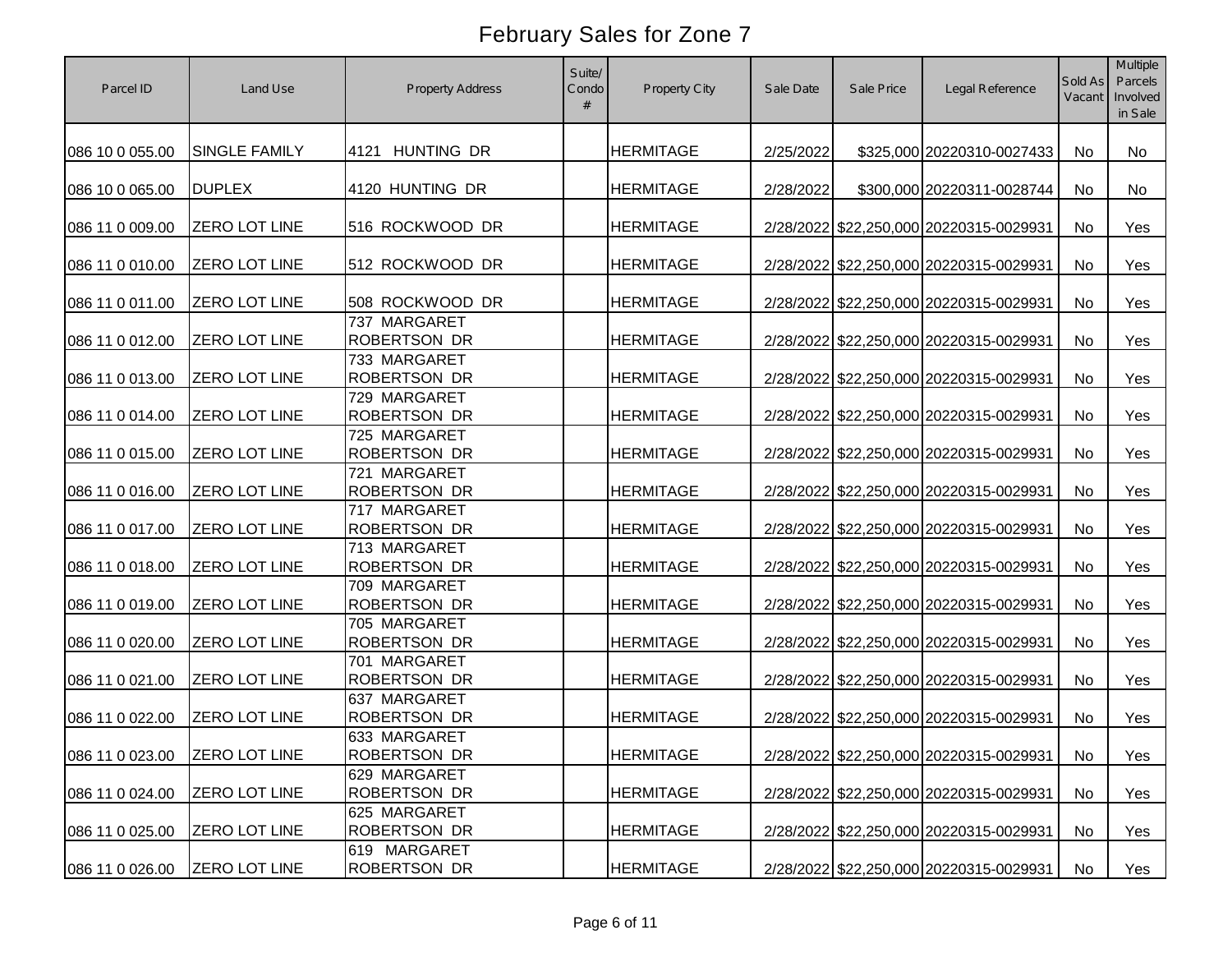| Parcel ID                     | Land Use                                 | <b>Property Address</b>             | Suite/<br>Condo | Property City    | Sale Date | Sale Price | Legal Reference                         | Sold As<br>Vacant | Multiple<br>Parcels<br>Involved<br>in Sale |
|-------------------------------|------------------------------------------|-------------------------------------|-----------------|------------------|-----------|------------|-----------------------------------------|-------------------|--------------------------------------------|
| 086 11 0 027.00               | ZERO LOT LINE                            | 704 MARGARET<br><b>ROBERTSON DR</b> |                 | <b>HERMITAGE</b> |           |            | 2/28/2022 \$22,250,000 20220315-0029931 | No                | Yes                                        |
| 086 11 0 028.00               | ZERO LOT LINE                            | 708 MARGARET<br><b>ROBERTSON DR</b> |                 | <b>HERMITAGE</b> |           |            | 2/28/2022 \$22,250,000 20220315-0029931 | No                | Yes                                        |
| 086 11 0 029.00               | <b>ZERO LOT LINE</b>                     | 712 MARGARET<br><b>ROBERTSON DR</b> |                 | <b>HERMITAGE</b> |           |            | 2/28/2022 \$22,250,000 20220315-0029931 | No                | Yes                                        |
| 086 11 0B 026.00 CONDO        | <b>RESIDENTIAL</b>                       | 424 RAINTREE PL                     |                 | <b>HERMITAGE</b> | 2/17/2022 |            | \$195,000 20220222-0020022              | No                | No                                         |
| 086 12 0 019.00               | ZERO LOT LINE                            | 504 ROCKWOOD DR                     |                 | <b>HERMITAGE</b> |           |            | 2/28/2022 \$22,250,000 20220315-0029931 | No                | Yes                                        |
| 086 12 0 020.00               | ZERO LOT LINE                            | 468 ROCKWOOD DR                     |                 | <b>HERMITAGE</b> |           |            | 2/28/2022 \$22,250,000 20220315-0029931 | No                | Yes                                        |
| 086 12 0 021.00               | ZERO LOT LINE                            | 468 ROCKWOOD DR                     |                 | <b>HERMITAGE</b> |           |            | 2/28/2022 \$22,250,000 20220315-0029931 | No                | Yes                                        |
| 086 12 0 022.00               | ZERO LOT LINE                            | 464 ROCKWOOD DR                     |                 | <b>HERMITAGE</b> |           |            | 2/28/2022 \$22,250,000 20220315-0029931 | No                | Yes                                        |
| 086 12 0 023.00               | <b>VACANT</b><br><b>RESIDENTIAL LAND</b> | 460 ROCKWOOD DR                     |                 | <b>HERMITAGE</b> |           |            | 2/28/2022 \$22,250,000 20220315-0029931 | Yes               | Yes                                        |
| 086 12 0 024.00               | <b>VACANT</b><br><b>RESIDENTIAL LAND</b> | 454 ROCKWOOD DR                     |                 | <b>HERMITAGE</b> |           |            | 2/28/2022 \$22,250,000 20220315-0029931 | Yes               | Yes                                        |
| 086 12 0 025.00               | <b>VACANT</b><br><b>RESIDENTIAL LAND</b> | 450 ROCKWOOD DR                     |                 | <b>HERMITAGE</b> |           |            | 2/28/2022 \$22,250,000 20220315-0029931 | Yes               | Yes                                        |
| 086 12 0 026.00               | <b>VACANT</b><br><b>RESIDENTIAL LAND</b> | 444 ROCKWOOD DR                     |                 | <b>HERMITAGE</b> |           |            | 2/28/2022 \$22,250,000 20220315-0029931 | Yes               | Yes                                        |
| 086 12 0 027.00               | <b>VACANT</b><br><b>RESIDENTIAL LAND</b> | 440 ROCKWOOD DR                     |                 | <b>HERMITAGE</b> |           |            | 2/28/2022 \$22,250,000 20220315-0029931 | Yes               | Yes                                        |
| 086 12 0 028.00               | <b>VACANT</b><br><b>RESIDENTIAL LAND</b> | 424 ROCKWOOD DR                     |                 | <b>HERMITAGE</b> |           |            | 2/28/2022 \$22,250,000 20220315-0029931 | Yes               | Yes                                        |
| 086 12 0 029.00               | ZERO LOT LINE                            | 420 ROCKWOOD DR                     |                 | <b>HERMITAGE</b> |           |            | 2/28/2022 \$22,250,000 20220315-0029931 | No                | Yes                                        |
| 086 12 0 030.00               | ZERO LOT LINE                            | 416 ROCKWOOD DR                     |                 | <b>HERMITAGE</b> |           |            | 2/28/2022 \$22,250,000 20220315-0029931 | No                | Yes                                        |
| 086 12 0 031.00 ZERO LOT LINE |                                          | 1224 TULIP GROVE RD                 |                 | <b>HERMITAGE</b> |           |            | 2/28/2022 \$22,250,000 20220315-0029931 | No                | Yes                                        |
| 086 12 0 032.00               | ZERO LOT LINE                            | 1220 TULIP GROVE RD                 |                 | <b>HERMITAGE</b> |           |            | 2/28/2022 \$22,250,000 20220315-0029931 | No                | Yes                                        |
| 086 12 0 038.00               | ZERO LOT LINE                            | 500 ROCKWOOD DR                     |                 | <b>HERMITAGE</b> |           |            | 2/28/2022 \$22,250,000 20220315-0029931 | No                | Yes                                        |
| 086 12 0 039.00               | <b>ZERO LOT LINE</b>                     | 615 MARGARET<br><b>ROBERTSON DR</b> |                 | <b>HERMITAGE</b> |           |            | 2/28/2022 \$22,250,000 20220315-0029931 | No                | Yes                                        |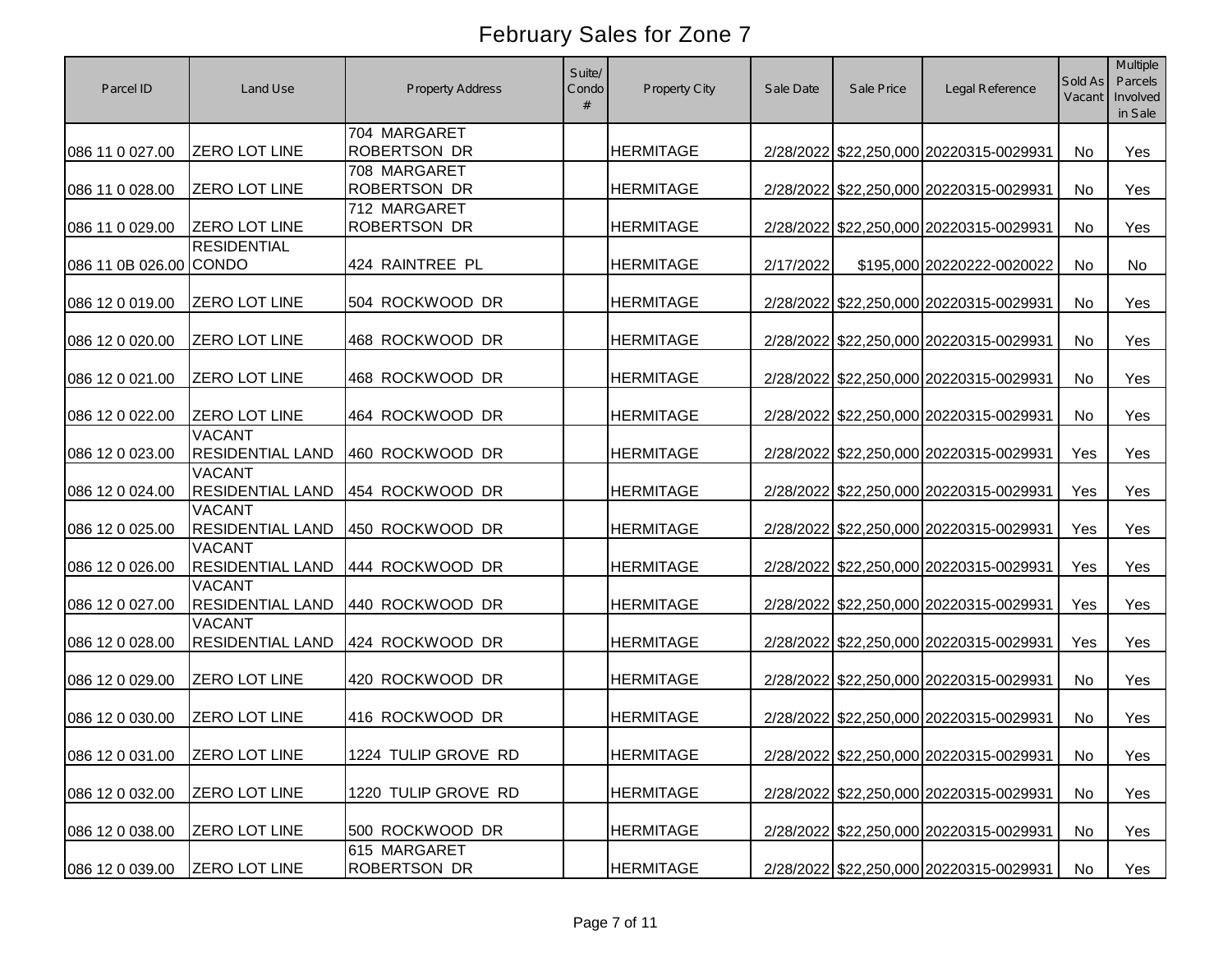| Parcel ID                      | Land Use                                 | <b>Property Address</b>             | Suite/<br>Condo | Property City    | Sale Date | Sale Price | Legal Reference                         | Sold As<br>Vacant | Multiple<br>Parcels<br>Involved<br>in Sale |
|--------------------------------|------------------------------------------|-------------------------------------|-----------------|------------------|-----------|------------|-----------------------------------------|-------------------|--------------------------------------------|
| 086 12 0 040.00                | ZERO LOT LINE                            | 611 MARGARET<br><b>ROBERTSON DR</b> |                 | <b>HERMITAGE</b> |           |            | 2/28/2022 \$22,250,000 20220315-0029931 | No                | Yes                                        |
| 086 12 0 041.00                | ZERO LOT LINE                            | 607 MARGARET<br><b>ROBERTSON DR</b> |                 | <b>HERMITAGE</b> |           |            | 2/28/2022 \$22,250,000 20220315-0029931 | No                | Yes                                        |
| 086 12 0 042.00                | <b>ZERO LOT LINE</b>                     | 603 MARGARET<br><b>ROBERTSON DR</b> |                 | <b>HERMITAGE</b> |           |            | 2/28/2022 \$22,250,000 20220315-0029931 | No                | Yes                                        |
| 086 12 0 043.00                | ZERO LOT LINE                            | 575 MARGARET<br><b>ROBERTSON DR</b> |                 | <b>HERMITAGE</b> |           |            | 2/28/2022 \$22,250,000 20220315-0029931 | No                | Yes                                        |
| 086 12 0 044.00                | ZERO LOT LINE                            | 571 MARGARET<br><b>ROBERTSON DR</b> |                 | <b>HERMITAGE</b> |           |            | 2/28/2022 \$22,250,000 20220315-0029931 | No                | Yes                                        |
| 086 12 0 045.00                | <b>ZERO LOT LINE</b>                     | 567 MARGARET<br><b>ROBERTSON DR</b> |                 | <b>HERMITAGE</b> |           |            | 2/28/2022 \$22,250,000 20220315-0029931 | No                | Yes                                        |
| 086 12 0 046.00                | ZERO LOT LINE                            | 570 MARGARET<br><b>ROBERTSON DR</b> |                 | <b>HERMITAGE</b> |           |            | 2/28/2022 \$22,250,000 20220315-0029931 | No                | Yes                                        |
| 086 12 0 047.00                | ZERO LOT LINE                            | 574 MARGARET<br><b>ROBERTSON DR</b> |                 | <b>HERMITAGE</b> |           |            | 2/28/2022 \$22,250,000 20220315-0029931 | No                | Yes                                        |
| 086 12 0 048.00                | <b>ZERO LOT LINE</b>                     | 600 MARGARET<br><b>ROBERTSON DR</b> |                 | <b>HERMITAGE</b> |           |            | 2/28/2022 \$22,250,000 20220315-0029931 | No                | Yes                                        |
| 086 12 0 049.00                | ZERO LOT LINE                            | 604 MARGARET<br><b>ROBERTSON DR</b> |                 | <b>HERMITAGE</b> |           |            | 2/28/2022 \$22,250,000 20220315-0029931 | No                | Yes                                        |
| 086 12 0 050.00                | ZERO LOT LINE                            | 608 MARGARET<br><b>ROBERTSON DR</b> |                 | <b>HERMITAGE</b> |           |            | 2/28/2022 \$22,250,000 20220315-0029931 | No                | Yes                                        |
| 086 12 0 051.00                | ZERO LOT LINE                            | 612 MARGARET<br><b>ROBERTSON DR</b> |                 | <b>HERMITAGE</b> |           |            | 2/28/2022 \$22,250,000 20220315-0029931 | No                | Yes                                        |
| 086 12 0 052.00                | ZERO LOT LINE                            | 616 MARGARET<br><b>ROBERTSON DR</b> |                 | <b>HERMITAGE</b> |           |            | 2/28/2022 \$22,250,000 20220315-0029931 | No                | Yes                                        |
| 086 12 0 053.00                | <b>ZERO LOT LINE</b>                     | 620 MARGARET<br><b>ROBERTSON DR</b> |                 | <b>HERMITAGE</b> |           |            | 2/28/2022 \$22,250,000 20220315-0029931 | No                | Yes                                        |
| 086 12 0 054.00                | <b>VACANT</b><br><b>RESIDENTIAL LAND</b> | 0 MARGARET ROBERTSON<br>DR          |                 | <b>HERMITAGE</b> |           |            | 2/28/2022 \$22,250,000 20220315-0029931 | Yes               | Yes                                        |
| 086 12 0 055.00                | <b>VACANT</b><br><b>RESIDENTIAL LAND</b> | 0 MARGARET ROBERTSON<br><b>IDR</b>  |                 | <b>HERMITAGE</b> |           |            | 2/28/2022 \$22,250,000 20220315-0029931 | Yes               | Yes                                        |
| 086 12 0 056.00 ZERO LOT LINE  |                                          | 716 MARGARET<br>ROBERTSON DR        |                 | <b>HERMITAGE</b> |           |            | 2/28/2022 \$22,250,000 20220315-0029931 | No                | Yes                                        |
| 086 12 0 058.00                | <b>VACANT</b><br><b>RESIDENTIAL LAND</b> | 0 MARGARET ROBERTSON<br>DR          |                 | <b>HERMITAGE</b> |           |            | 2/28/2022 \$22,250,000 20220315-0029931 | Yes               | Yes                                        |
| 086 13 0A 255.00 SINGLE FAMILY |                                          | 4216 MAGNOLIA FARMS DR              |                 | <b>HERMITAGE</b> | 2/24/2022 |            | \$530,240 20220309-0026907              | No                | No                                         |
| 086 13 0A 256.00 SINGLE FAMILY |                                          | MAGNOLIA FARMS DR<br>4220           |                 | <b>HERMITAGE</b> | 2/25/2022 |            | \$505,300 20220309-0026922              | No                | No                                         |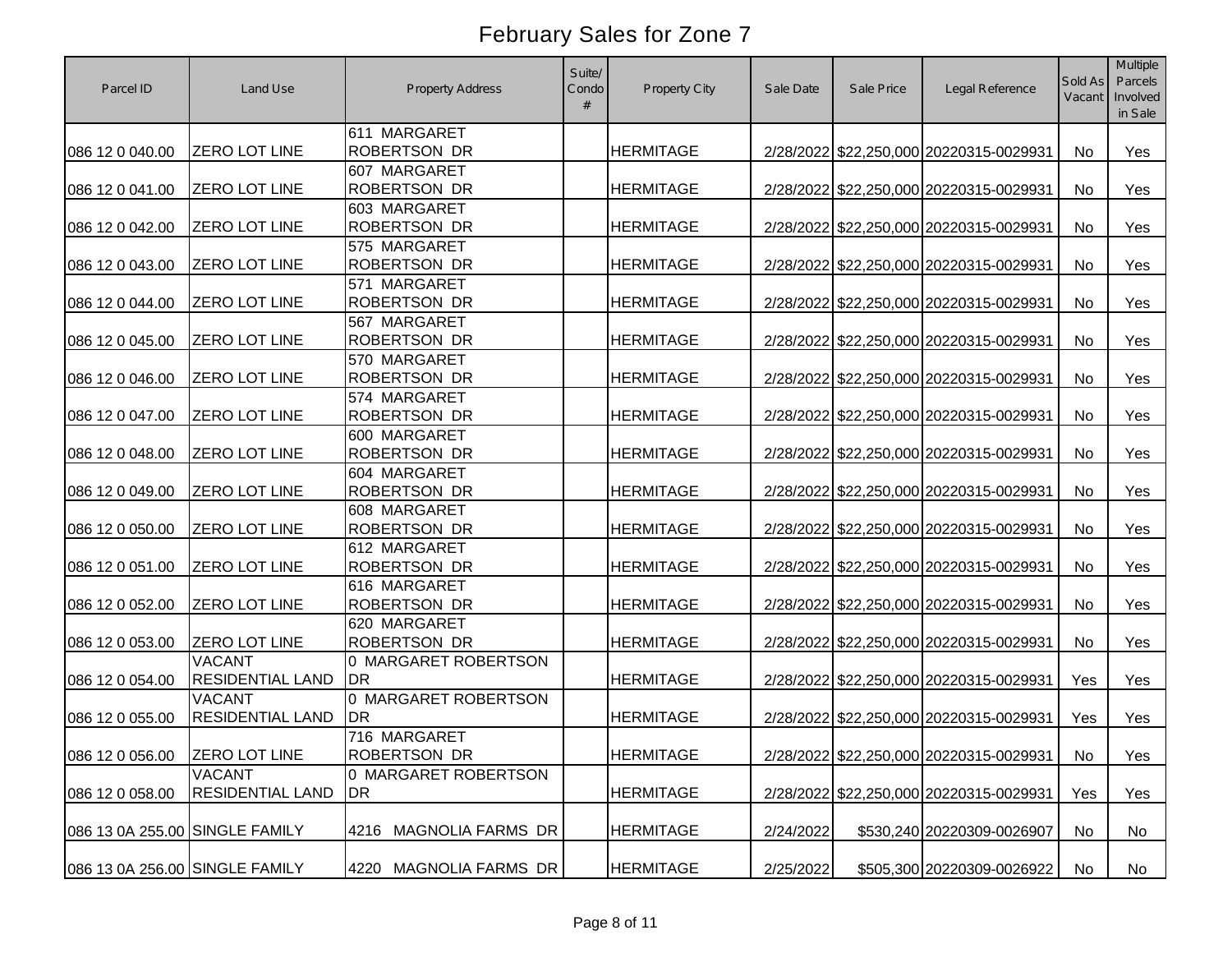| Parcel ID                      | Land Use                                           | <b>Property Address</b>                     | Suite/<br>Condo | Property City    | Sale Date | Sale Price | Legal Reference                         | Sold As<br>Vacant | Multiple<br>Parcels<br>Involved<br>in Sale |
|--------------------------------|----------------------------------------------------|---------------------------------------------|-----------------|------------------|-----------|------------|-----------------------------------------|-------------------|--------------------------------------------|
| 086 13 0A 258.00 SINGLE FAMILY |                                                    | MAGNOLIA FARMS DR<br>4228                   |                 | <b>HERMITAGE</b> | 2/24/2022 |            | \$529,810 20220308-0026518              | <b>No</b>         | No                                         |
| 086 13 0A 270.00 SINGLE FAMILY |                                                    | MAGNOLIA FARMS DR<br>4241                   |                 | <b>HERMITAGE</b> | 2/25/2022 |            | \$553,450 20220309-0026888              | <b>No</b>         | No                                         |
| 086 13 0A 272.00 SINGLE FAMILY |                                                    | <b>MAGNOLIA FARMS DR</b><br>4233            |                 | <b>HERMITAGE</b> | 2/18/2022 |            | \$549,205 20220302-0023605              | <b>No</b>         | No                                         |
| 086 13 0A 286.00 SINGLE FAMILY |                                                    | <b>WHISPERING WINDS</b><br>313<br><b>DR</b> |                 | <b>HERMITAGE</b> | 2/22/2022 |            | \$513,930 20220304-0024674              | <b>No</b>         | No                                         |
| 086 14 0A 107.00 CONDO         | <b>RESIDENTIAL</b>                                 | 107 THISTLE LN                              |                 | <b>HERMITAGE</b> | 2/24/2022 |            | \$220,000 20220317-0031368              | <b>No</b>         | <b>No</b>                                  |
| 086 14 0B 011.00 SINGLE FAMILY |                                                    | 2820 CHAPELWOOD DR                          |                 | <b>HERMITAGE</b> | 2/25/2022 |            | \$406,400 20220308-0026556              | No                | No                                         |
| 086 14 0C 024.00 CONDO         | <b>RESIDENTIAL</b>                                 | DODSON CHAPEL RD<br>3911                    | 24              | <b>HERMITAGE</b> | 2/16/2022 |            | \$188,000 20220218-0019276              | No                | <b>No</b>                                  |
| 086 14 0D 044.00 SINGLE FAMILY |                                                    | 114 HERMITAGE POINT DR                      |                 | <b>HERMITAGE</b> | 2/24/2022 |            | \$485,000 20220225-0021660              | No                | <b>No</b>                                  |
| 086 16 0 014.00                | <b>ZERO LOT LINE</b>                               | 412 ROCKWOOD DR                             |                 | <b>HERMITAGE</b> |           |            | 2/28/2022 \$22,250,000 20220315-0029931 | No                | Yes                                        |
| 086 16 0 015.00                | ZERO LOT LINE                                      | 408 ROCKWOOD DR                             |                 | <b>HERMITAGE</b> |           |            | 2/28/2022 \$22,250,000 20220315-0029931 | <b>No</b>         | Yes                                        |
| 086 16 0 016.00                | <b>ZERO LOT LINE</b>                               | 404 ROCKWOOD DR                             |                 | <b>HERMITAGE</b> |           |            | 2/28/2022 \$22,250,000 20220315-0029931 | <b>No</b>         | Yes                                        |
| 086 16 0 017.00                | <b>ZERO LOT LINE</b>                               | 400 ROCKWOOD DR                             |                 | <b>HERMITAGE</b> |           |            | 2/28/2022 \$22,250,000 20220315-0029931 | No                | Yes                                        |
| 087 01 0B 030.00 SINGLE FAMILY |                                                    | 2140 CHRISTINA CT                           |                 | <b>HERMITAGE</b> | 2/23/2022 |            | \$440,000 20220307-0025559              | No                | No                                         |
| 087 05 0A 026.00 SINGLE FAMILY |                                                    | 5927 COLCHESTER DR                          |                 | <b>HERMITAGE</b> | 2/25/2022 |            | \$5,337,100 20220325-0034390            | No                | Yes                                        |
| 087 05 0A 029.00 SINGLE FAMILY |                                                    | 5918 COLCHESTER DR                          |                 | <b>HERMITAGE</b> | 2/9/2022  |            | \$327,500 20220222-0019779              | No                | <b>No</b>                                  |
| 087 05 0A 137.00 SINGLE FAMILY |                                                    | 4066 FARMINGHAM WOODS<br><b>DR</b>          |                 | <b>HERMITAGE</b> | 2/10/2022 |            | \$350,000 20220224-0021496              | No                | <b>No</b>                                  |
| 087 09 0 096.00 SINGLE FAMILY  |                                                    | 4901 SEINER CT                              |                 | <b>HERMITAGE</b> | 2/14/2022 |            | \$406,000 20220308-0026183              | No                | No                                         |
| 087 09 0 096.00                | <b>SINGLE FAMILY</b>                               | 4901 SEINER CT                              |                 | <b>HERMITAGE</b> | 2/14/2022 |            | \$406,000 20220308-0026326              | No                | No                                         |
| 087 13 0 105.00                | <b>ZERO LOT LINE</b>                               | 4507 BROOKE VALLEY DR                       |                 | <b>HERMITAGE</b> | 2/28/2022 |            | \$156,000 20220309-0027288              | No                | No                                         |
|                                | <b>VACANT</b><br>087 13 0A 001.00 RESIDENTIAL LAND | HOPE VILLAGE WAY<br>1201                    |                 | <b>HERMITAGE</b> | 2/17/2022 |            | \$1,188,000 20220303-0024529            | Yes               | Yes                                        |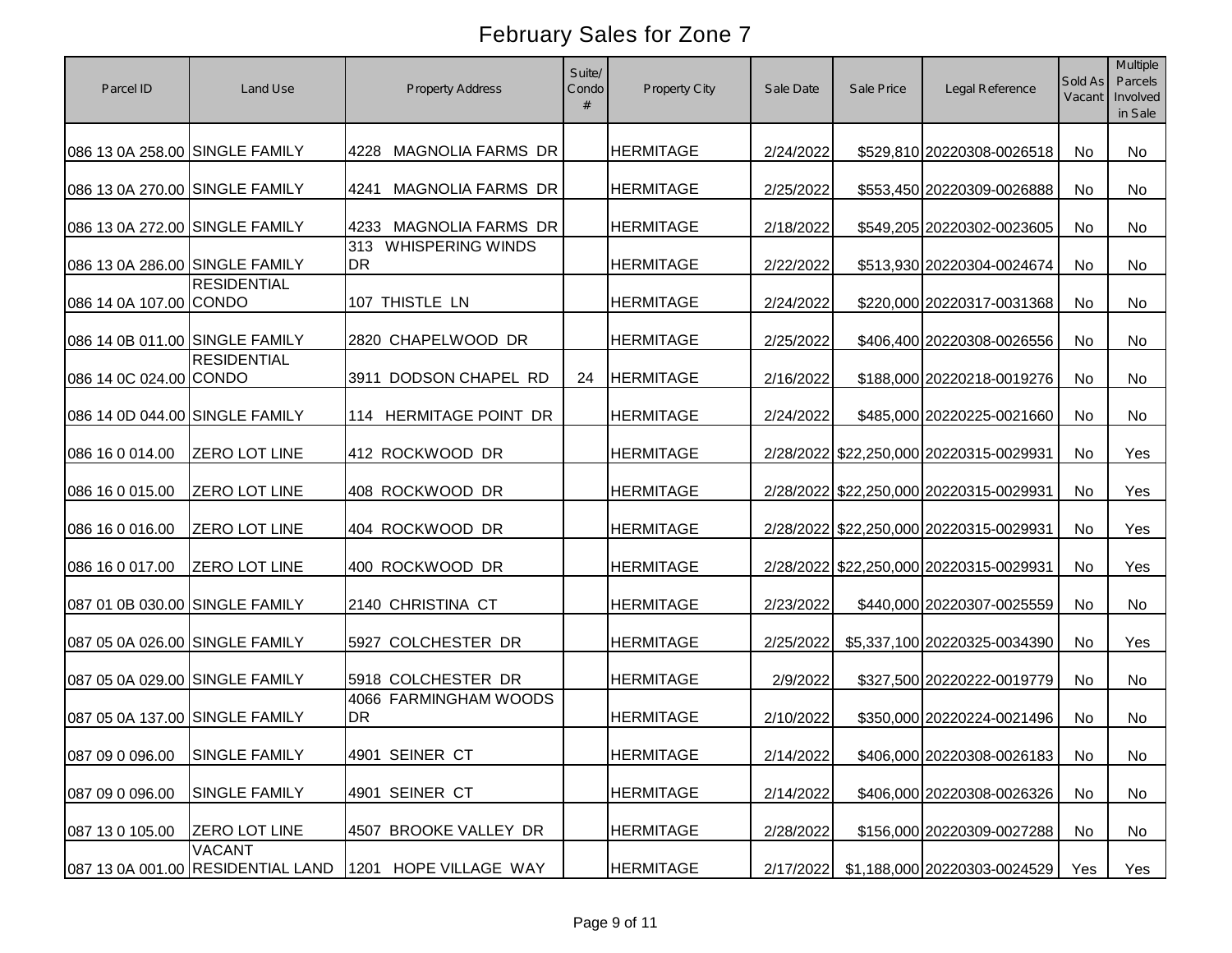| Parcel ID        | Land Use                                           | <b>Property Address</b>  | Suite/<br>Condo | Property City    | Sale Date | Sale Price | Legal Reference              | Sold As<br>Vacant | Multiple<br>Parcels<br>Involved<br>in Sale |
|------------------|----------------------------------------------------|--------------------------|-----------------|------------------|-----------|------------|------------------------------|-------------------|--------------------------------------------|
|                  | <b>VACANT</b><br>087 13 0A 002.00 RESIDENTIAL LAND | 1203 HOPE VILLAGE WAY    |                 | <b>HERMITAGE</b> | 2/17/2022 |            | \$1,188,000 20220303-0024529 | Yes               | Yes                                        |
|                  | <b>VACANT</b><br>087 13 0A 003.00 RESIDENTIAL LAND | HOPE VILLAGE WAY<br>1205 |                 | <b>HERMITAGE</b> | 2/17/2022 |            | \$1,188,000 20220303-0024529 | Yes               | Yes                                        |
|                  | <b>VACANT</b><br>087 13 0A 004.00 RESIDENTIAL LAND | HOPE VILLAGE WAY<br>1207 |                 | <b>HERMITAGE</b> | 2/17/2022 |            | \$1,188,000 20220303-0024529 | Yes               | Yes                                        |
|                  | <b>VACANT</b><br>087 13 0A 005.00 RESIDENTIAL LAND | HOPE VILLAGE WAY<br>1209 |                 | <b>HERMITAGE</b> | 2/17/2022 |            | \$1,188,000 20220303-0024529 | Yes               | Yes                                        |
|                  | <b>VACANT</b><br>087 13 0A 006.00 RESIDENTIAL LAND | HOPE VILLAGE WAY<br>1211 |                 | <b>HERMITAGE</b> | 2/17/2022 |            | \$1,188,000 20220303-0024529 | Yes               | Yes                                        |
|                  | <b>VACANT</b><br>087 13 0A 027.00 RESIDENTIAL LAND | 1250<br>HOPE VILLAGE WAY |                 | <b>HERMITAGE</b> | 2/17/2022 |            | \$1,188,000 20220303-0024529 | Yes               | Yes                                        |
|                  | <b>VACANT</b><br>087 13 0A 028.00 RESIDENTIAL LAND | 1248<br>HOPE VILLAGE WAY |                 | <b>HERMITAGE</b> | 2/17/2022 |            | \$1,188,000 20220303-0024529 | Yes               | Yes                                        |
|                  | <b>VACANT</b><br>087 13 0A 029.00 RESIDENTIAL LAND | HOPE VILLAGE WAY<br>1246 |                 | <b>HERMITAGE</b> | 2/17/2022 |            | \$1,188,000 20220303-0024529 | Yes               | Yes                                        |
|                  | VACANT<br>087 13 0A 030.00 RESIDENTIAL LAND        | HOPE VILLAGE WAY<br>1244 |                 | <b>HERMITAGE</b> | 2/17/2022 |            | \$1,188,000 20220303-0024529 | Yes               | Yes                                        |
|                  | <b>VACANT</b><br>087 13 0A 031.00 RESIDENTIAL LAND | 1242 HOPE VILLAGE WAY    |                 | <b>HERMITAGE</b> | 2/17/2022 |            | \$1,188,000 20220303-0024529 | Yes               | Yes                                        |
|                  | <b>VACANT</b><br>087 13 0A 032.00 RESIDENTIAL LAND | HOPE VILLAGE WAY<br>1240 |                 | <b>HERMITAGE</b> | 2/17/2022 |            | \$1,188,000 20220303-0024529 | Yes               | Yes                                        |
| 095 02 0A 223.00 | <b>RESIDENTIAL</b><br><b>CONDO</b>                 | 223 COTTAGE PL           |                 | <b>NASHVILLE</b> | 2/14/2022 |            | \$320,000 20220224-0021175   | No.               | <b>No</b>                                  |
| 095 03 0 060.00  | SINGLE FAMILY                                      | 2300 SWEETWOOD RD        |                 | <b>NASHVILLE</b> | 2/25/2022 |            | \$350,000 20220310-0027346   | No.               | <b>No</b>                                  |
| 095 03 0 060.00  | SINGLE FAMILY                                      | 2300 SWEETWOOD RD        |                 | <b>NASHVILLE</b> | 2/25/2022 |            | \$400,000 20220323-0033312   | <b>No</b>         | <b>No</b>                                  |
| 095 04 0 106.00  | <b>SINGLE FAMILY</b>                               | 224 RIDGEWAY DR          |                 | <b>NASHVILLE</b> | 2/10/2022 |            | \$338,000 20220224-0020859   | <b>No</b>         | <b>No</b>                                  |
| 095 04 0 196.00  | <b>SINGLE FAMILY</b>                               | 122 SPRING VALLEY RD     |                 | <b>NASHVILLE</b> | 2/25/2022 |            | \$569,000 20220309-0026978   | No                | No                                         |
| 095 08 0 130.00  | <b>SINGLE FAMILY</b>                               | 2542 HIBBITTS RD         |                 | <b>NASHVILLE</b> | 2/22/2022 |            | \$85,000 20220223-0020385    | No                | No                                         |
| 095 12 0 156.00  | SINGLE FAMILY                                      | 2700 MCKEIGE DR          |                 | <b>NASHVILLE</b> | 2/9/2022  |            | \$310,500 20220223-0020451   | No                | No                                         |
| 095 14 0 054.00  | SINGLE FAMILY                                      | 2132 JADE DR             |                 | <b>NASHVILLE</b> | 2/17/2022 |            | \$250,000 20220302-0023461   | No                | No                                         |
| 096 01 0 080.00  | <b>DUPLEX</b>                                      | 2612 BLUEFIELD AVE       |                 | <b>NASHVILLE</b> | 2/25/2022 |            | \$450,000 20220228-0022080   | No                | No                                         |